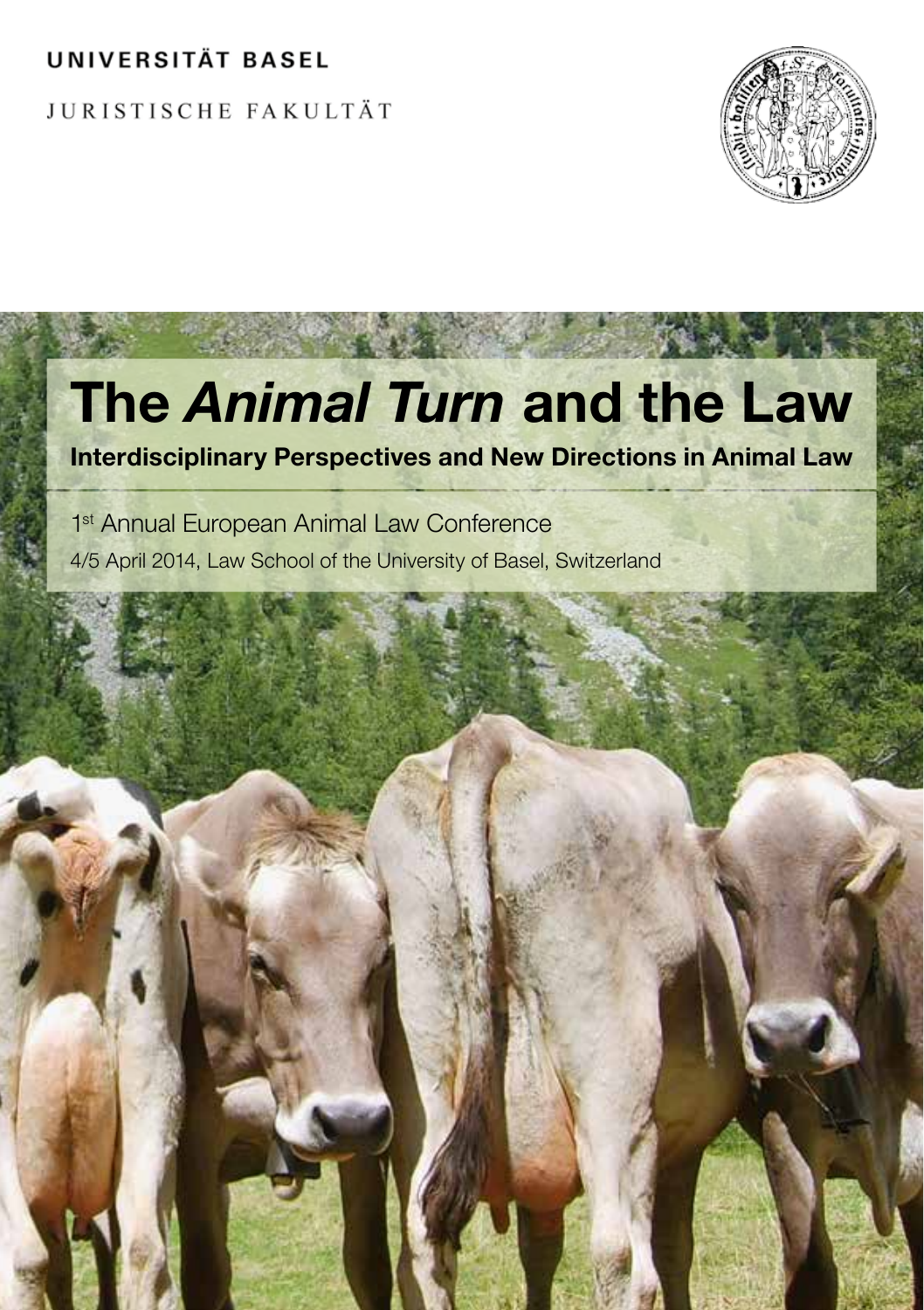# Friday, 4 April 2014

| 08:45 | Welcoming remarks<br>Prof. Dr. Herbert Zech, University of Basel                                                                                                                                                                               |
|-------|------------------------------------------------------------------------------------------------------------------------------------------------------------------------------------------------------------------------------------------------|
|       | <b>The Human-Animal Boundary</b>                                                                                                                                                                                                               |
| 09:00 | <b>Animal Emotions and Why They Matter:</b><br><b>Rewilding Our Hearts and Compassionate Conservation</b><br>Prof. em. Marc Bekoff, University of Colorado, USA                                                                                |
| 09:30 | Are Moral Sentiments Uniquely Human?<br>Dr. Keith Jensen, University of Manchester, UK                                                                                                                                                         |
| 10:00 | Human Beings as Animals. Bad for Humans?<br><b>Prof. Dr. Markus Wild, University of Basel, Switzerland</b>                                                                                                                                     |
| 10:30 | All Animals Are Different – But Some Are More Different Than Others<br><b>Prof. Dr. Hans-Johann Glock, University of Zurich, Switzerland</b>                                                                                                   |
| 11:00 | Human and Other Animals – Equal Status, Different Treatment?<br>Prof. Dr. Bernd Ladwig, Freie Universität Berlin, Germany                                                                                                                      |
| 11:30 | Coffee break                                                                                                                                                                                                                                   |
| 12:00 | <b>Panel discussion</b><br>Chair: Dr. Judith Benz-Schwarzburg, Messerli Research Institute Vienna, Austria                                                                                                                                     |
| 13:00 | Lunch                                                                                                                                                                                                                                          |
|       | <b>Global Animal Law</b>                                                                                                                                                                                                                       |
| 15:00 | <b>Globalization and Animal Law and Advocacy</b><br><b>Prof. Thomas G. Kelch, Whittier Law School, Costa Mesa, USA</b>                                                                                                                         |
| 15:30 | <b>Interdisciplinary Dialogue in the Formation of</b><br>International Legal Norms: How the «Animal Turn» in<br><b>Science and Ethics is Shaping International Law</b><br>Ass. Prof. Katie Sykes, Thompson Rivers University, Kamloops, Canada |
| 16:00 | Do Animals Need Rights?<br>Prof. William A. Edmundson, Georgia State University, USA                                                                                                                                                           |
| 16:30 | Coffee break                                                                                                                                                                                                                                   |
| 17:00 | <b>Panel discussion</b><br>Chair: Prof. Dr. Anne Peters, Max Planck Institute for Comparative Public Law and<br>International Law, Heidelberg, Germany; University of Basel, Switzerland                                                       |
| 18:00 | Drinks and conference dinner (optional)                                                                                                                                                                                                        |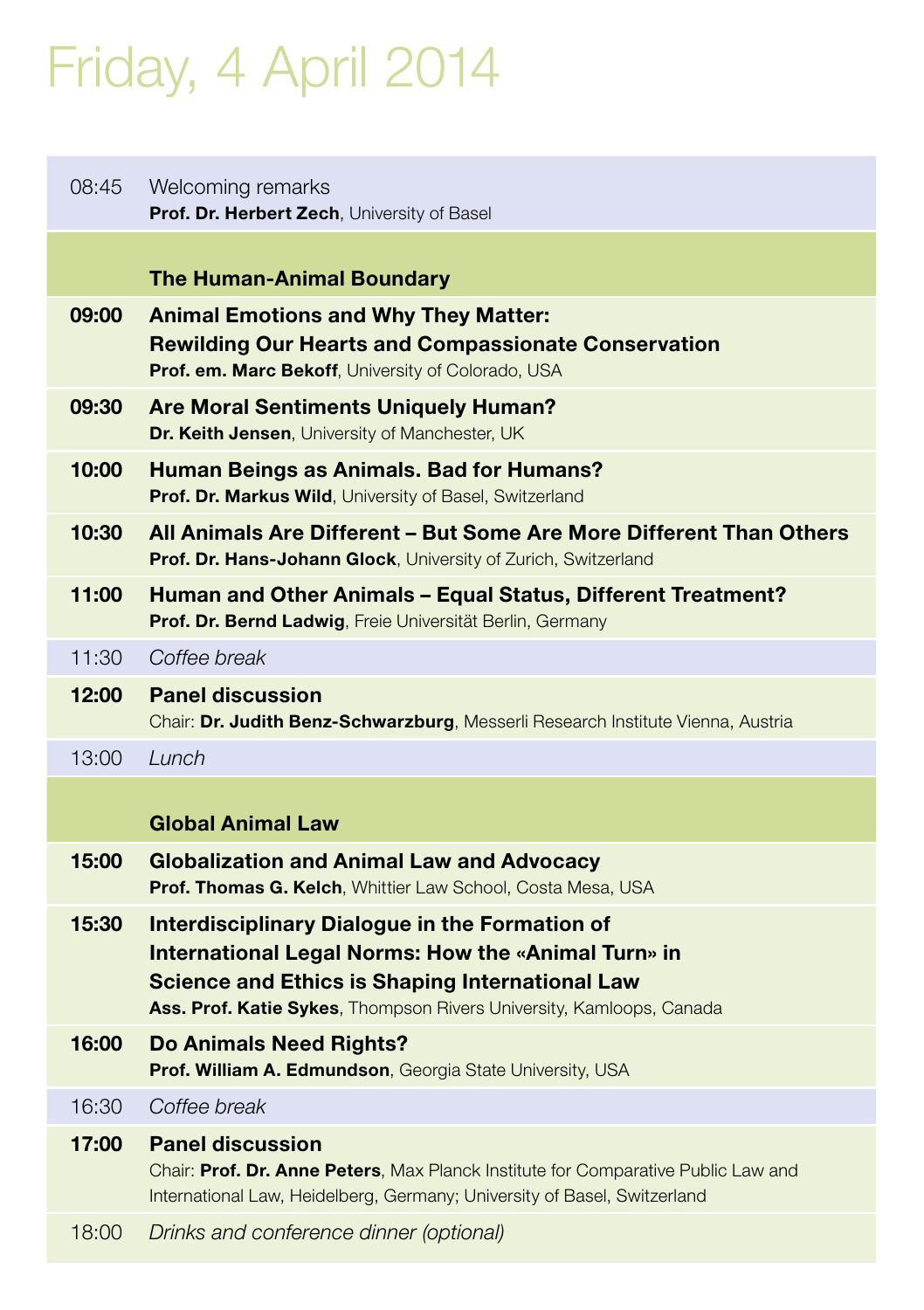# Saturday, 5 April 2014

|                | <b>Are Animals the New Women?</b>                                                                                                                                                                                                                                                                                                                                                                      |
|----------------|--------------------------------------------------------------------------------------------------------------------------------------------------------------------------------------------------------------------------------------------------------------------------------------------------------------------------------------------------------------------------------------------------------|
| 09:00          | <b>Promises and Limits of American Law in Protecting</b><br><b>Animals' Interests</b><br>Prof. Taimie L. Bryant, UCLA School of Law, USA                                                                                                                                                                                                                                                               |
| 09:30          | <b>Beyond Personhood: Toward an Embodied Legal</b><br><b>Subjectivity for Animals</b><br><b>Prof. Maneesha Deckha, University of Victoria, Canada</b>                                                                                                                                                                                                                                                  |
| 10:00          | <b>Is Multiculturalism Bad for Animals?</b><br><b>Prof. Dr. Paula Casal</b> , Universitat Pompeu Fabra, Barcelona, Spain                                                                                                                                                                                                                                                                               |
| 10:30          | <b>Panel discussion</b><br>Chair: Margo DeMello, PhD, Animals and Society Institute, Ann Arbor, USA                                                                                                                                                                                                                                                                                                    |
| 11:30          | Coffee break/brunch                                                                                                                                                                                                                                                                                                                                                                                    |
|                | <b>Groundbreaking Cases in Animal Law</b>                                                                                                                                                                                                                                                                                                                                                              |
| 12:00          | The Dignity of Living Beings as Limitation of the Instrumentalisation of<br><b>Animals: The Federal Supreme Court's Jurisdiction on Animal Testing</b><br><b>Prof. Dr. Margot Michel, University of Berne, Switzerland</b>                                                                                                                                                                             |
| 12:30          | <b>Human Rights and Animals</b><br>Prof. Dr. Paulo Pinto de Albuquerque, European Court of Human Rights,<br>Strasbourg, France                                                                                                                                                                                                                                                                         |
| 13:00          | The Struggle to Attain Legal Personhood for Nonhuman<br>Animals Has Begun<br><b>Steven M. Wise</b> , Esq., President of the Nonhuman Rights Project, Coral Springs, USA                                                                                                                                                                                                                                |
| 13:30          | <b>Panel discussion</b><br>Chair: Prof. Kathy Hessler, Center for Animal Law Studies,<br>Lewis & Clark Law School, Portland, USA                                                                                                                                                                                                                                                                       |
| 14:30          | Closing remarks                                                                                                                                                                                                                                                                                                                                                                                        |
| 14:45<br>15:30 | Post-conference session<br>World's First LL.M. in Animal Law: A Unique Academic Opportunity for<br>European Animal Lawyers - detailed description of the advanced<br>legal degree program offered by the Center for Animal Law Studies at<br>Lewis & Clark Law School in Portland, Oregon.<br><b>Natasha Dolezal, J.D.</b> , Center for Animal Law Studies, Lewis & Clark Law School,<br>Portland, USA |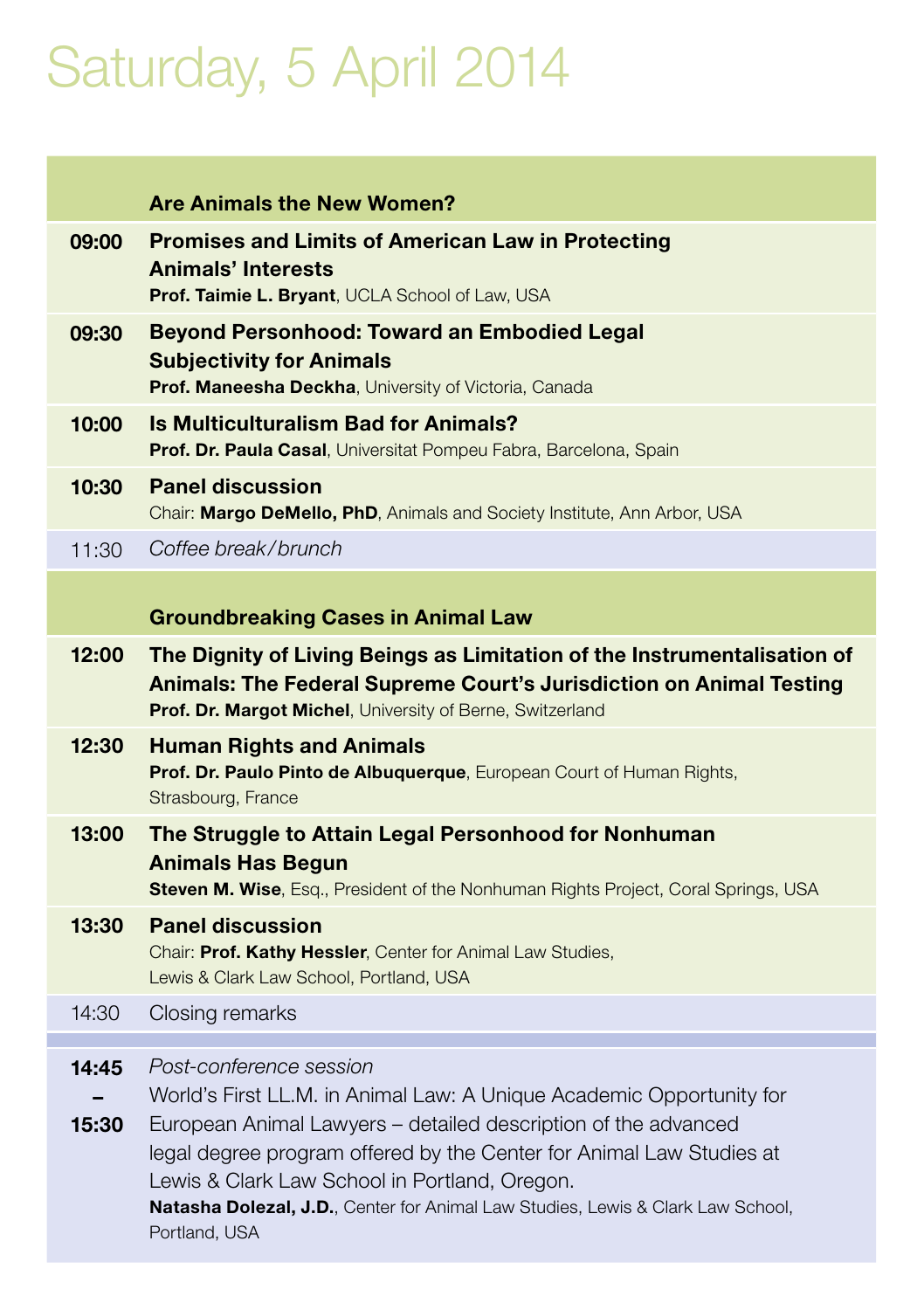## Speakers and Chairs

### Prof. em. Marc Bekoff

Professor emeritus of Ecology and Evolutionary Biology at the University of Colorado

Dr. Judith Benz-Schwarzburg Senior Scholar, Unit of Ethics and Human-Animal Studies, Messerli Research Institute Vienna

Prof. Taimie L. Bryant Professor of Law at UCLA School of Law

#### Prof. Dr. Paula Casal

ICREA Research Professor at the Law Department of the Universitat Pompeu Fabra

#### Prof. Maneesha Deckha Associate Professor of Law at the University of Victoria

Prof. Margo DeMello, PhD Human-Animal Studies Program Director at the Animals and Society Institute; Adjunct Professor, Anthrozoology Program, Canisius College

Natasha Dolezal, J.D. Director of the Animal Law LL.M. Program, Center for Animal Law Studies, Lewis & Clark Law School, Portland

Prof. William A. Edmundson Regents' Professor of Law and of Philosophy at Georgia State University

#### Prof. Dr. Hans-Johann Glock

Professor of Philosophy at the University of Zurich

#### Prof. Kathy Hessler

Clinical Professor and Animal Law Clinic Director, Center for Animal Law Studies, Lewis & Clark Law School, Portland

#### Dr. Keith Jensen

Lecturer at the University of Manchester, School of Psychological Sciences

Prof. Thomas G. Kelch Professor of Law at Whittier Law School

### Prof. Dr. Bernd Ladwig

Professor of Political Theory and Philosophy at Freie Universität Berlin

Prof. Dr. Margot Michel Assistant Professor for Private Law at the University of Berne

#### Prof. Dr. Anne Peters

Director at the Max Planck Institute for Comparative Public Law and International Law; Director of the Doctoral Programme «Law and Animals» of the Law School of the University of Basel

Prof. Dr. Paulo Pinto de Albuquerque Judge of the European Court of Human Rights; Professor at the Catholic University of Portugal

#### Ass. Prof. Katie Sykes

Assistant Professor of Law at Thompson Rivers University

#### Prof. Dr. Markus Wild

Professor of Philosophy at the University of Basel

### Prof. Steven M. Wise, Esq.

President of the Nonhuman Rights Project; Adjunct Professor teaching «Animal Rights Jurisprudence» at the Vermont, Lewis and Clark, and St. Thomas Law Schools; Lecturer in the Masters in Animal Law Program at the Autonomous University of Barcelona Law School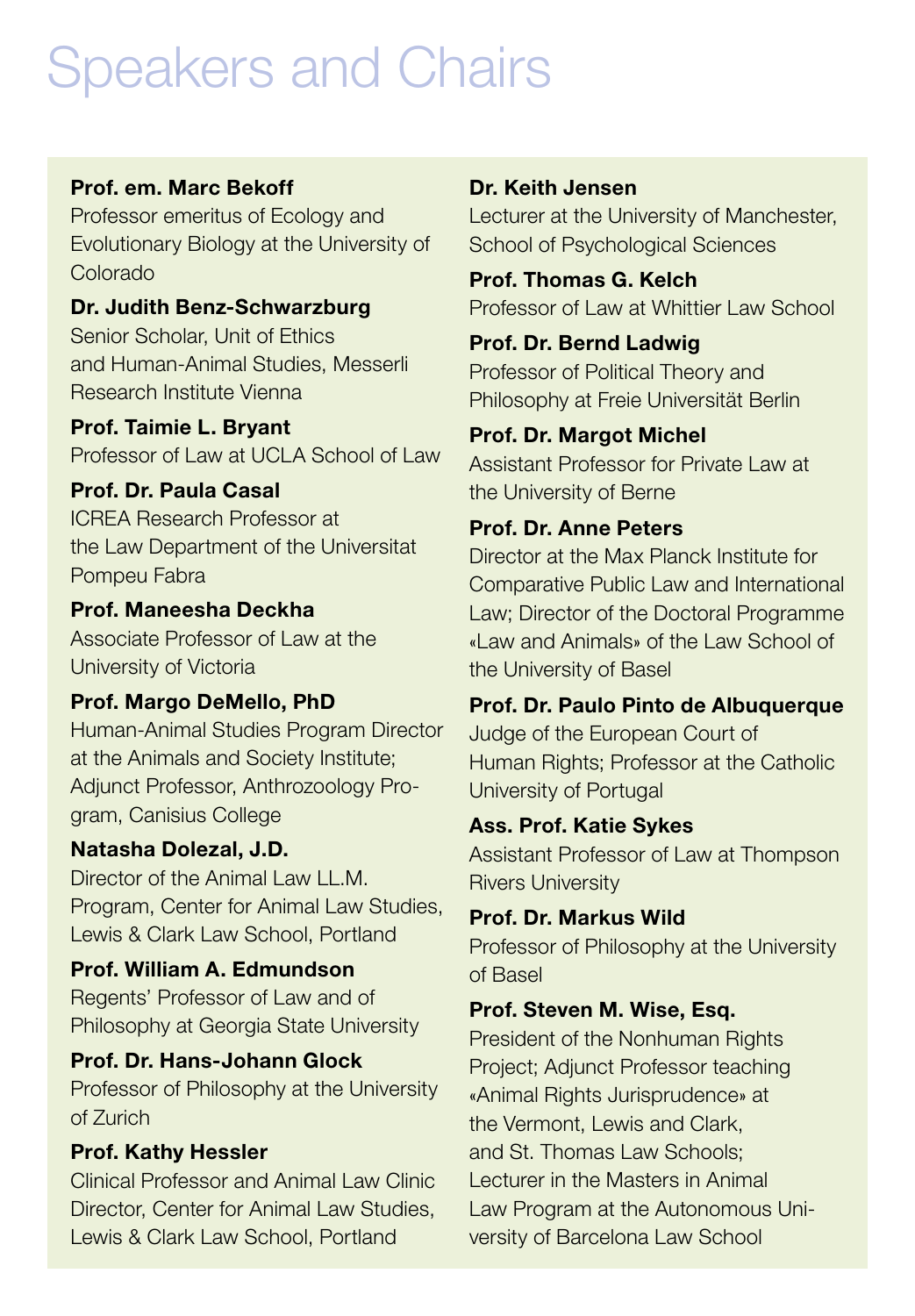#### Registration

Please register online: www.animalturn.ch

Conference fees:

- Full conference admission (Friday/Saturday): 80CHF/ students 40CHF
- Friday only: 60CHF/ students 30CHF
- Saturday only: 40CHF/ students 20CHF
- Conference dinner ticket (Friday): 40CHF

#### Location

Pro Iure Auditorium Law School of the University of Basel Peter Merian-Weg 8 CH-4002 Basel



No parking available.

Please use public transport from Basel SBB (main station).

From Basel SBB, take tram no. 10 (direction «Dornach») or tram no. 11 (direction «Aesch») to the next stop «Peter Merian».

From Basel SBB, it is a 8-minute walk to the Law School.